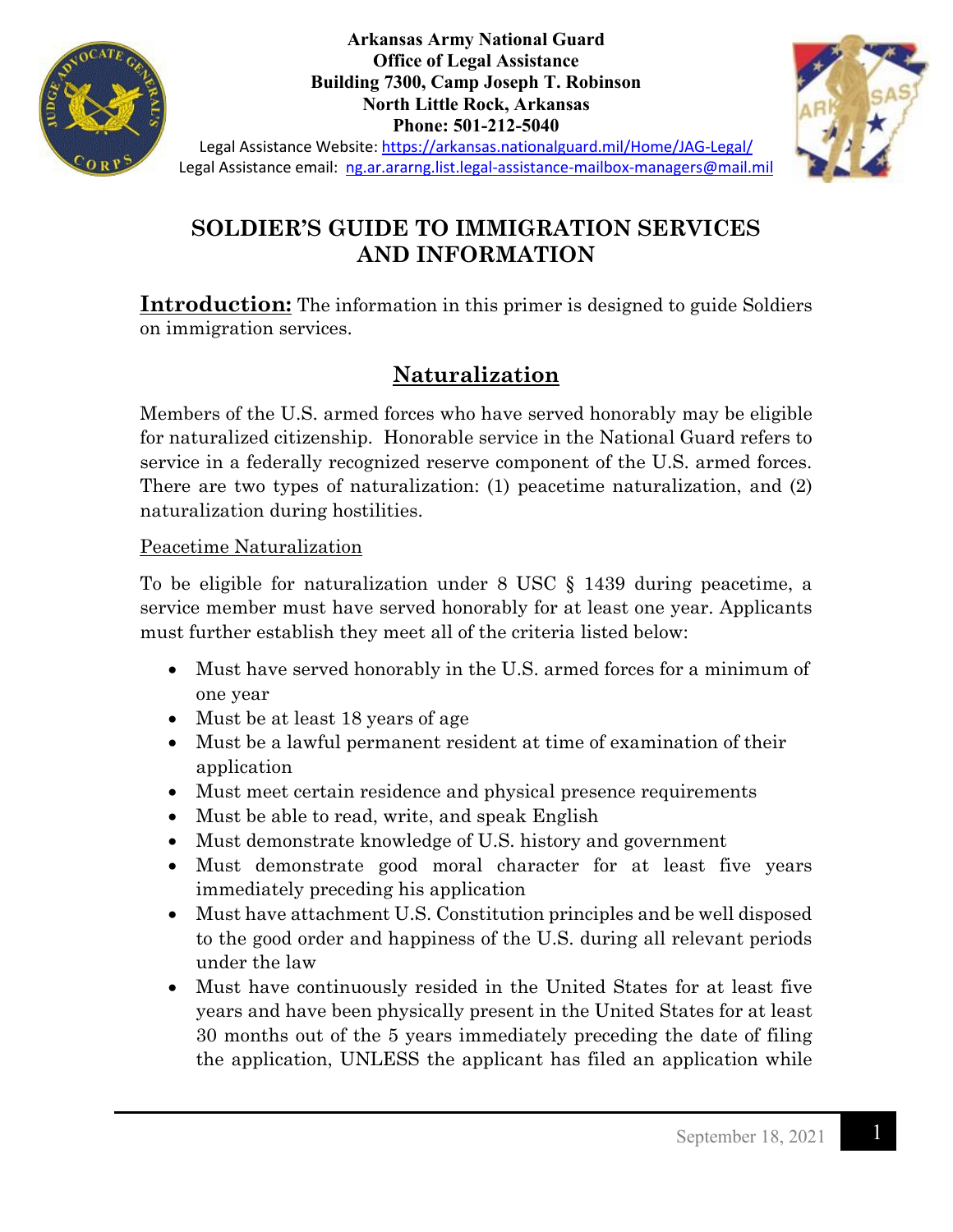still in the service or within 6 months of separation. In the latter case, the applicant is not required to meet these residence and physical presence requirements.

### Naturalization During Hostilities

To be eligible for naturalization under 8 USC § 1440 during hostilities, a service member need only have served one day of qualifying service. Applicants must further establish they meet all of the criteria listed below:

- May be of any age
- Must have served honorably in the U.S. armed forces, during a designated period of hostility, for at least one day
- Must be either a lawfully permanent resident or have been physically present at the time of enlistment, reenlistment, or extension of service or induction into the U.S. armed forces:
	- o In the United States or its outlying possessions, including the Canal Zone, American Samoa, or Swains Island, or
	- o On board a public vessel owned or operated by the United States for noncommercial value
- Must be able to read, write, and speak English
- Must demonstrate knowledge of U.S. history and government
- Must demonstrate good moral character for at least five years immediately preceding their application
- Must have attachment to U.S. Constitution principles and be well disposed to the good order and happiness of the U.S. during all relevant periods under the law

# **Visas**

There are several types of visas available for individuals seeking to remain in the United States including; employment based visas and marriage-based visas. This primer will only address the different types of marriage-based visas.

Spousal Visas: If a soldier marries outside the United States there are two ways to bring their foreign spouse to the U.S. to live. The first is an Immigrant visa for a Spouse of a U.S. Citizen. The first step is to file a Petition for Alien Relative (Form I-130) with the Department of Homeland Security, U.S. Citizenship and Immigration Services (USCIS). After USCIS approves the petition, the application is then sent to the National Visa Center (NVC) where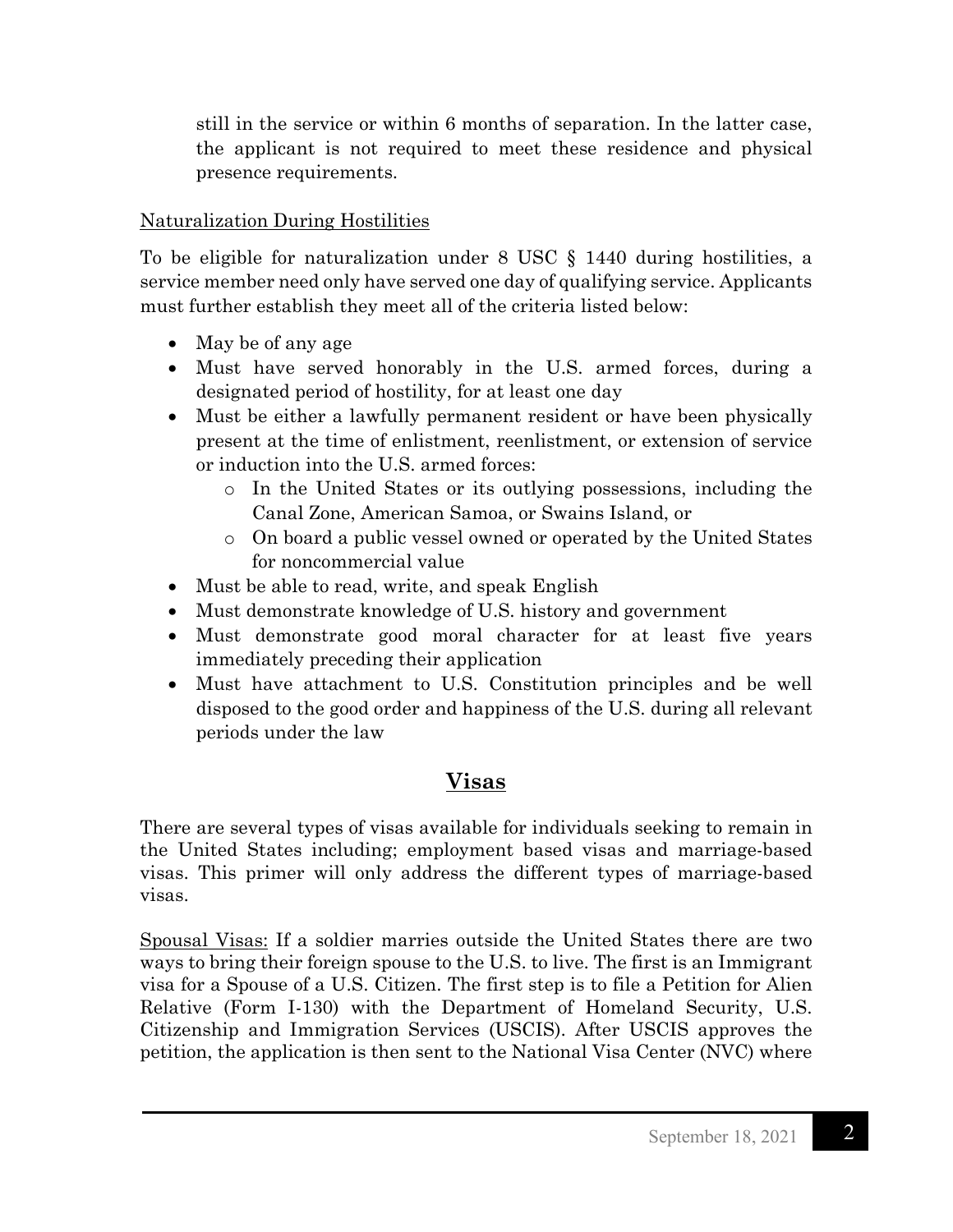a case number will be assigned and further instructions will be provided. Once all the fees are paid and the required documentation submitted, the NVC would then schedule the applicant interview with the U.S. Embassy or Consulate where the applicant resides.

The second way to bring a foreign spouse to the United States is through a Nonimmigrant visa for spouse (K-3). It is important to note that with a K-3 visa the application must be filed and issued in the country where the marriage took place. After the visa process has been completed and the visa issued, the foreign spouse can then travel to the United States and wait for the visa case to process. With a K-3 visa there are two petitions required; Form I-130, and Petition for Alien Fiancé, Form I-129F.

In addition, if a Soldier marries a foreigner who is in the U.S. illegally there are options to help them obtain a visa. When a foreigner enters the country illegally there is very little that can be done to make them legal; however, there are a few exceptions.

One of these exceptions is if those foreigners are married to US military personnel, active or reserve, they can then obtain a visa without the need of returning to their home country through a process called Parole in Place (PIP). PIP is a petition to USCIS requesting that their spouse be able to remain in the U.S. so that an Adjustment of Status (Form I-485) can be filed. Once you have obtained approval for Parole in Place, you can then proceed to apply for a spousal visa and adjustment of status.

K-Visas: The fiancé K-1 visa permits a foreign citizen fiancé to travel to the United States to marry a U.S. citizen within 90 days of arrival. Once married the applicant can then apply for an adjustment of status to a permanent resident and remain in the United States while USCIS is processing the application. If a foreign citizen fiancé has eligible children they may apply for a K-2 visa. Each child must submit a separate application.

Adjustment of Status: Adjustment of status is a procedure that allows an applicant to become a permanent resident of the United States without having to return to their home country and apply for an immigrant visa.

Length of time: The time it takes to fill out and file the initial application will depend on each individual case and the amount of information required for filing. Once NVC has received your case the length of time for process will vary from case to case depending on your circumstances. In most cases the entire process usually takes approximately 10 to 12 months.